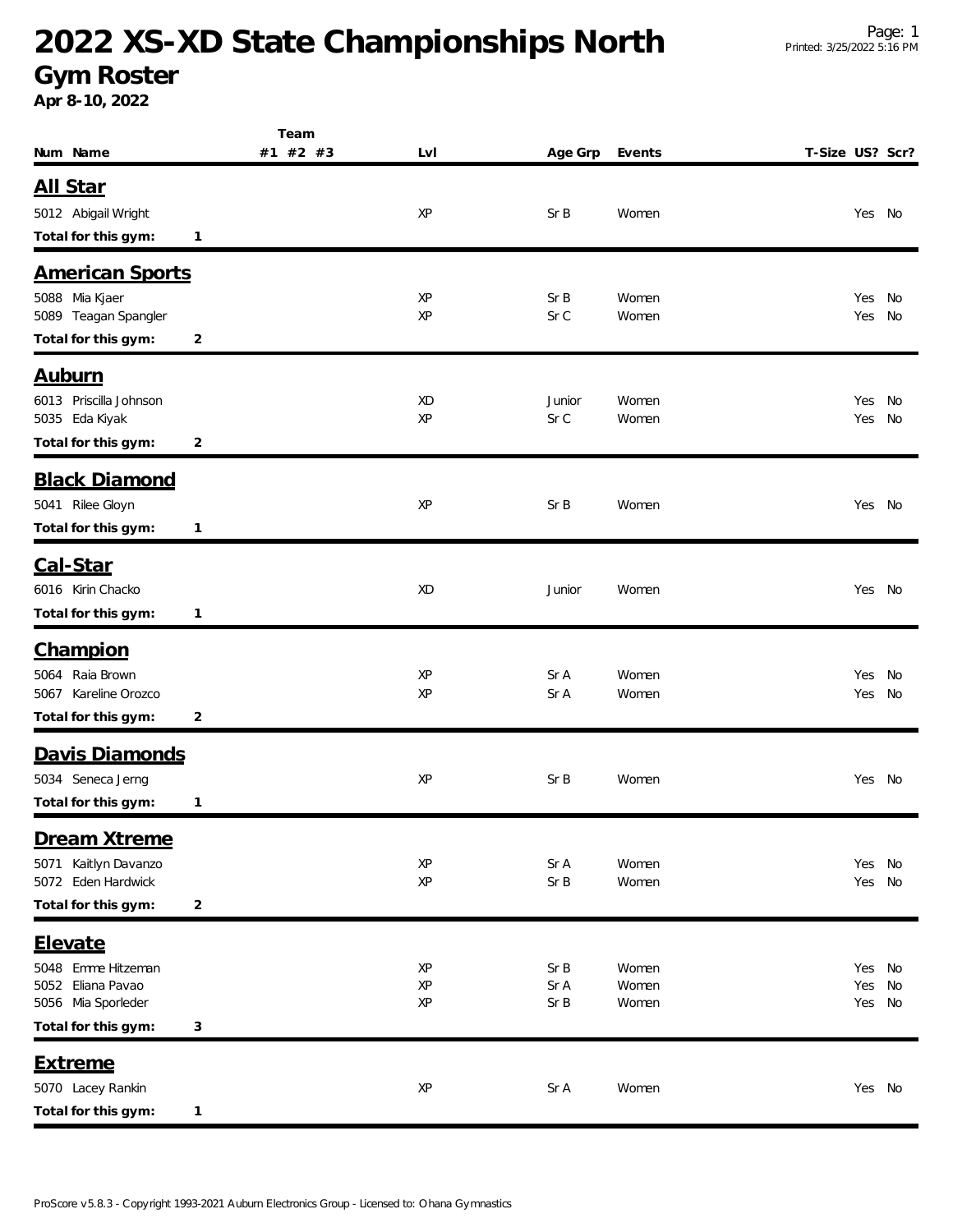## **2022 XS-XD State Championships North**

### **Gym Roster**

**Apr 8-10, 2022**

|                           | Team     |     |         |        |                 |        |    |
|---------------------------|----------|-----|---------|--------|-----------------|--------|----|
| Num Name                  | #1 #2 #3 | LvI | Age Grp | Events | T-Size US? Scr? |        |    |
| Four Stars                |          |     |         |        |                 |        |    |
|                           |          |     |         |        |                 |        |    |
| 5081 Talia Carranza       |          | XP  | Sr B    | Women  |                 | Yes    | No |
| Total for this gym:<br>1  |          |     |         |        |                 |        |    |
| Golden Bear               |          |     |         |        |                 |        |    |
| 6001 Cecily Bell          |          | XD  | Junior  | Women  |                 | Yes    | No |
| Uma Kiyawat<br>6002       |          | XD  | Child   | Women  |                 | Yes    | No |
| CamHan Ngo<br>6003        |          | XD  | Child   | Women  |                 | Yes    | No |
| Hanna Nguyen<br>6004      |          | XD  | Junior  | Women  |                 | Yes    | No |
| Sabine Rosen<br>6005      |          | XD  | Child   | Women  |                 | Yes    | No |
| Alayna Dickerson<br>5004  |          | XP  | Sr A    | Women  |                 | Yes    | No |
| Leila Dubon<br>5005       |          | XP  | Sr C    | Women  |                 | Yes    | No |
| Ginger Gardner<br>5006    |          | XP  | Sr C    | Women  |                 | Yes    | No |
| Isla Hager<br>5007        |          | XP  | Sr C    | Women  |                 | Yes    | No |
| Riya Moorthy<br>5009      |          | XP  | Sr A    | Women  |                 | Yes    | No |
| Total for this gym:<br>10 |          |     |         |        |                 |        |    |
|                           |          |     |         |        |                 |        |    |
| <b>Gymnastics Zone</b>    |          |     |         |        |                 |        |    |
| 5019 Abigail Lair         |          | XP  | Sr A    | Women  |                 | Yes    | No |
| 5021 Sophie Nassiri       |          | XP  | Sr C    | Women  |                 | Yes    | No |
| Total for this gym:<br>2  |          |     |         |        |                 |        |    |
| <b>Inversion</b>          |          |     |         |        |                 |        |    |
|                           |          |     |         |        |                 |        |    |
| 6015 Izzy Giunta          |          | XD  | Child   | Women  |                 | Yes    | No |
| Lola Cochrane<br>5059     |          | XP  | Sr B    | Women  |                 | Yes    | No |
| Scarlett Hart<br>5061     |          | XP  | Sr A    | Women  |                 | Yes    | No |
| 5063 Abigail Sandorff     |          | XP  | Sr B    | Women  |                 | Yes    | No |
| Total for this gym:<br>4  |          |     |         |        |                 |        |    |
| <b>Marin Elite</b>        |          |     |         |        |                 |        |    |
| 5042 Carter West          |          | XP  | Sr C    | Women  |                 | Yes No |    |
|                           |          |     |         |        |                 |        |    |
| Total for this gym:<br>1  |          |     |         |        |                 |        |    |
| Miyagi                    |          |     |         |        |                 |        |    |
| 6014 Mikala Rose          |          | XD  | Child   | Women  |                 | Yes No |    |
|                           |          |     |         |        |                 |        |    |
| Total for this gym:<br>1  |          |     |         |        |                 |        |    |
| <b>NorCal Elite</b>       |          |     |         |        |                 |        |    |
| 5028 Clair Preisser       |          | XP  | Sr B    | Women  |                 | Yes No |    |
|                           |          |     |         |        |                 |        |    |
| Total for this gym:<br>1  |          |     |         |        |                 |        |    |
| <b>North Bay</b>          |          |     |         |        |                 |        |    |
| 5001 Jillian D'Ambrosi    |          | XP  | Sr C    | Women  |                 | Yes    | No |
| Sarah McMahon<br>5003     |          | XP  | Sr C    | Women  |                 | Yes    | No |
| 5033 Lillian Theis        |          | XP  | Sr C    | Women  |                 | Yes    | No |
|                           |          |     |         |        |                 |        |    |
| Total for this gym:<br>3  |          |     |         |        |                 |        |    |